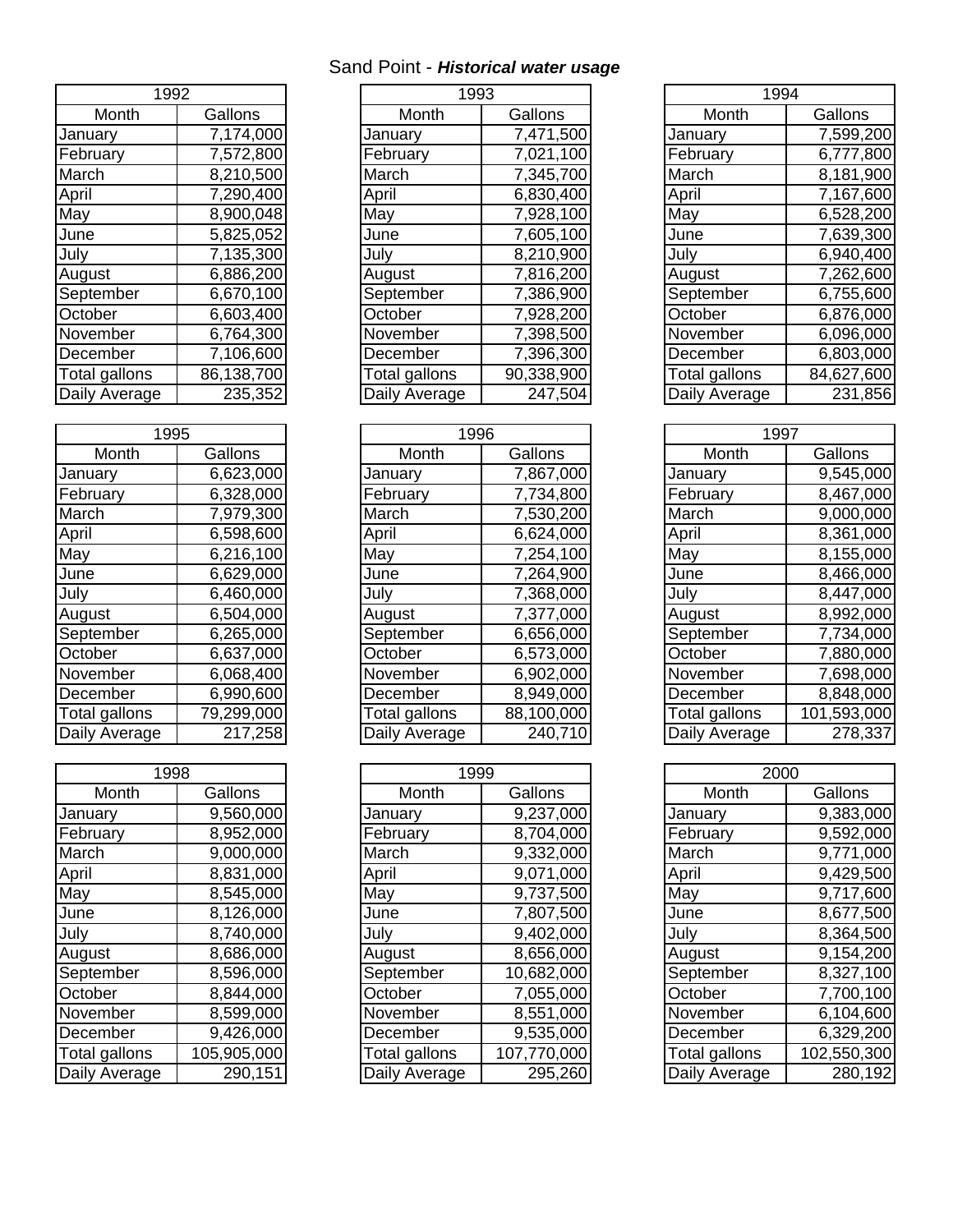## Sand Point - *Historical water usage*

| 2001          |                         |  |  |
|---------------|-------------------------|--|--|
| Month         | Gallons                 |  |  |
| January       | 6,403,100               |  |  |
| February      | 5,499,800               |  |  |
| March         | $\overline{6}$ ,592,100 |  |  |
| April         | 6,160,700               |  |  |
| May           | 6,585,000               |  |  |
| June          | 6,072,600               |  |  |
| July          | 6,298,700               |  |  |
| August        | 6,520,700               |  |  |
| September     | 6,315,100               |  |  |
| October       | 6,041,900               |  |  |
| November      | 5,905,300               |  |  |
| December      | 6,160,400               |  |  |
| Total gallons | 74,555,400              |  |  |
| Daily Average | 204,261                 |  |  |

| 20            |            |  |  |
|---------------|------------|--|--|
| Month         | Gallons    |  |  |
| January       | 5,844,900  |  |  |
| February      | 5,689,100  |  |  |
| March         | 6,632,300  |  |  |
| April         | 6,701,600  |  |  |
| May           | 6,605,900  |  |  |
| June          | 6,396,300  |  |  |
| July          | 6,939,900  |  |  |
| August        | 7,040,100  |  |  |
| September     | 6,287,100  |  |  |
| October       | 6,016,700  |  |  |
| November      | 5,806,700  |  |  |
| December      | 6,218,400  |  |  |
| Total gallons | 76,179,000 |  |  |
| Daily Average | 208 139    |  |  |

| 2007                 |            |  |  |  |
|----------------------|------------|--|--|--|
| Month                | Gallons    |  |  |  |
| January              | 7,340,000  |  |  |  |
| February             | 6,382,900  |  |  |  |
| March                | 8,858,100  |  |  |  |
| April                | 6,684,100  |  |  |  |
| May                  | 5,217,100  |  |  |  |
| June                 | 6,061,300  |  |  |  |
| July                 | 6,129,500  |  |  |  |
| August               | 6,054,100  |  |  |  |
| September            | 6,066,800  |  |  |  |
| October              | 5,604,400  |  |  |  |
| November             | 5,361,400  |  |  |  |
| December             | 6,569,400  |  |  |  |
| <b>Total gallons</b> | 76,329,100 |  |  |  |
| Daily Average        | 208,549    |  |  |  |

| 2001<br>2002<br>2003<br>Month<br>Month<br>Gallons<br>Month<br>Gallons<br>6,403,100<br>6,390,100<br>January<br>January<br>January | Gallons<br>6,210,900 |
|----------------------------------------------------------------------------------------------------------------------------------|----------------------|
|                                                                                                                                  |                      |
|                                                                                                                                  |                      |
|                                                                                                                                  |                      |
| February<br>5,499,800<br>5,973,600<br>February<br>February                                                                       | 5,621,500            |
| March<br>6,592,100<br>March<br>6,208,300<br>March                                                                                | 6,887,700            |
| April<br>6,160,700<br>6,083,200<br>April<br>April                                                                                | 6,127,300            |
| May<br>5,595,300<br>6,585,000<br>May<br>May                                                                                      | 6,042,100            |
| June<br>6,072,600<br>5,235,700<br>June<br>June                                                                                   | 5,784,500            |
| 6,298,700<br>5,528,100<br>July<br>July<br>July                                                                                   | 6,231,400            |
| 6,520,700<br>5,434,700<br>August<br>August<br>August                                                                             | 6,397,300            |
| 6,315,100<br>September<br>6,159,900<br>September<br>September                                                                    | 5,798,100            |
| October<br>6,832,100<br>6,041,900<br>October<br>October                                                                          | 5,042,700            |
| November<br>5,905,300<br>6,579,500<br>November<br>November                                                                       | 4,770,400            |
| 6,160,400<br>6,302,500<br>December<br>December<br>December                                                                       | 5,580,900            |
| Total gallons<br>74,555,400<br>72,323,000<br>Total gallons<br>Total gallons                                                      | 70,494,800           |
| Daily Average<br>198,145<br>204,261<br>Daily Average<br>Daily Average                                                            | 193,136              |

| 2004          |            | 2005          |            | 2006          |            |
|---------------|------------|---------------|------------|---------------|------------|
| Month         | Gallons    | Month         | Gallons    | Month         | Gallons    |
| January       | 5,844,900  | January       | 6,363,200  | January       | 6,898,500  |
| February      | 5,689,100  | February      | 6,268,300  | February      | 6,554,000  |
| March         | 6,632,300  | March         | 6,614,600  | March         | 7,053,700  |
| April         | 6,701,600  | April         | 7,427,500  | April         | 6,857,700  |
| May           | 6,605,900  | May           | 6,780,400  | May           | 7,274,900  |
| June          | 6,396,300  | June          | 6,608,500  | June          | 8,347,000  |
| July          | 6,939,900  | July          | 6,619,600  | July          | 5,377,200  |
| August        | 7,040,100  | August        | 5,673,500  | August        | 5,496,600  |
| September     | 6,287,100  | September     | 6,098,100  | September     | 5,339,800  |
| October       | 6,016,700  | October       | 5,786,200  | October       | 5,116,300  |
| November      | 5,806,700  | November      | 5,710,900  | November      | 5,830,900  |
| December      | 6,218,400  | December      | 6,496,200  | December      | 6,215,400  |
| Total gallons | 76,179,000 | Total gallons | 76,447,000 | Total gallons | 76,362,000 |
| Daily Average | 208,139    | Daily Average | 209,444    | Daily Average | 209,211    |

| Month<br>Month<br>Month<br>Gallons<br>Gallons<br>Gallons<br>7,340,000<br>8,578,100<br>6,653,763<br>Januarv<br>Januarv<br>7,589,200<br>February<br>6,765,692<br>6,382,900<br>February<br>8,858,100<br>March<br>March<br>7,486,017<br>8,580,500<br>6,684,100<br>8,069,100<br>7,508,263<br>April<br>April |  |
|--------------------------------------------------------------------------------------------------------------------------------------------------------------------------------------------------------------------------------------------------------------------------------------------------------|--|
| January<br>February<br>March<br>April                                                                                                                                                                                                                                                                  |  |
|                                                                                                                                                                                                                                                                                                        |  |
|                                                                                                                                                                                                                                                                                                        |  |
|                                                                                                                                                                                                                                                                                                        |  |
|                                                                                                                                                                                                                                                                                                        |  |
| May<br>6,552,384<br>5,217,100<br>6,481,800<br>May<br>May                                                                                                                                                                                                                                               |  |
| June<br>6,061,300<br>5,121,900<br>5,866,296<br>June<br>June                                                                                                                                                                                                                                            |  |
| July<br>July<br>6,129,500<br>5,097,800<br>6,281,617<br>July                                                                                                                                                                                                                                            |  |
| 6,054,100<br>5,419,900<br>5,540,810<br>August<br>August<br>August                                                                                                                                                                                                                                      |  |
| September<br>6,066,800<br>5,027,300<br>4,949,472<br>September<br>September                                                                                                                                                                                                                             |  |
| October<br>5,604,400<br>5,813,300<br>4,357,956<br>October<br>October                                                                                                                                                                                                                                   |  |
| 5,358,537<br>5,681,386<br>November<br>5,361,400<br>November<br>November                                                                                                                                                                                                                                |  |
| 6,569,400<br>5,228,041<br>December<br>December<br>5,801,380<br>December                                                                                                                                                                                                                                |  |
| 76,329,100<br>76,938,817<br>72,871,697<br>Total gallons<br>Total gallons<br>Total gallons                                                                                                                                                                                                              |  |
| 210,791<br>Daily Average<br>208,549<br>Daily Average<br>199,648<br>Daily Average                                                                                                                                                                                                                       |  |

| Month                | Gallons    |  |  |  |
|----------------------|------------|--|--|--|
| January              | 6,210,900  |  |  |  |
| February             | 5,621,500  |  |  |  |
| March                | 6,887,700  |  |  |  |
| April                | 6,127,300  |  |  |  |
| May                  | 6,042,100  |  |  |  |
| June                 | 5,784,500  |  |  |  |
| July                 | 6,231,400  |  |  |  |
| August               | 6,397,300  |  |  |  |
| September            | 5,798,100  |  |  |  |
| October              | 5,042,700  |  |  |  |
| November             | 4,770,400  |  |  |  |
| December             | 5,580,900  |  |  |  |
| <b>Total gallons</b> | 70,494,800 |  |  |  |
| Daily Average        | 193,136    |  |  |  |

| 2006          |            |  |  |  |
|---------------|------------|--|--|--|
| Month         | Gallons    |  |  |  |
| January       | 6,898,500  |  |  |  |
| February      | 6,554,000  |  |  |  |
| March         | 7,053,700  |  |  |  |
| April         | 6,857,700  |  |  |  |
| May           | 7,274,900  |  |  |  |
| June          | 8,347,000  |  |  |  |
| July          | 5,377,200  |  |  |  |
| August        | 5,496,600  |  |  |  |
| September     | 5,339,800  |  |  |  |
| October       | 5,116,300  |  |  |  |
| November      | 5,830,900  |  |  |  |
| December      | 6,215,400  |  |  |  |
| Total gallons | 76,362,000 |  |  |  |
| Daily Average | 209,211    |  |  |  |

| 2009          |            |  |  |  |
|---------------|------------|--|--|--|
| Month         | Gallons    |  |  |  |
| January       | 6,653,763  |  |  |  |
| February      | 6,765,692  |  |  |  |
| March         | 7,486,017  |  |  |  |
| April         | 7,508,263  |  |  |  |
| May           | 6,552,384  |  |  |  |
| June          | 5,866,296  |  |  |  |
| July          | 6,281,617  |  |  |  |
| August        | 5,540,810  |  |  |  |
| September     | 4,949,472  |  |  |  |
| October       | 4,357,956  |  |  |  |
| November      | 5,681,386  |  |  |  |
| December      | 5,228,041  |  |  |  |
| Total gallons | 72,871,697 |  |  |  |
| Daily Average | 199,648    |  |  |  |